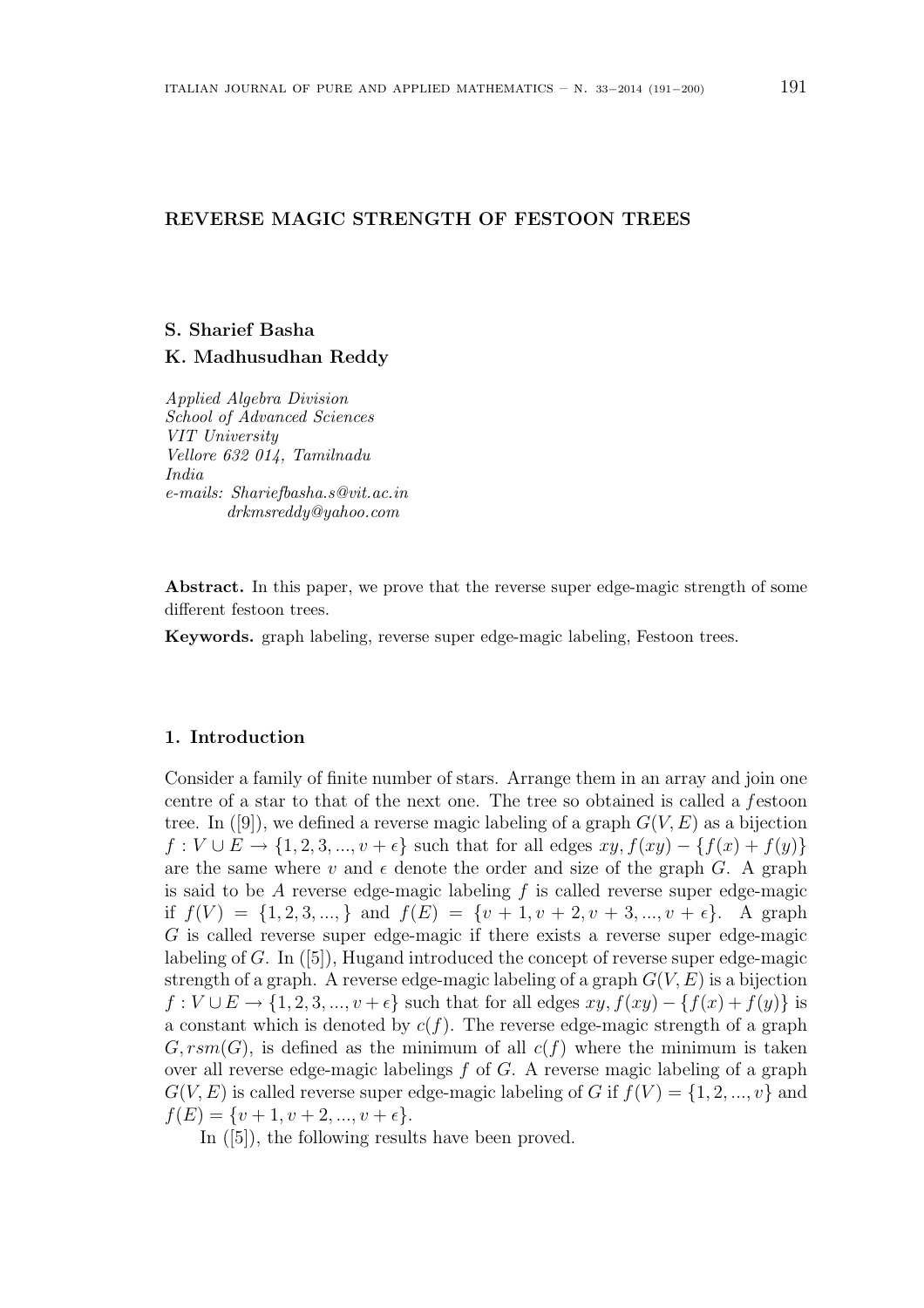- 1.  $\text{rsm}(P_{2n}) = n 1$ ,  $\text{rsm}(P_{2n+1}) = n$ 2.  $\text{rsm}(K_{1,n}) = n-1$ 3.  $\text{rsm}(B_{n,n}) = n$
- 4.  $\text{rsm}(P_n^2) = n 2$
- 5.  $\text{rsm}(C_{2n+1}) = n$
- 6.  $\text{rsm}(< K_{1n}: 2>) = 2n$
- 7.  $\text{rsm}[(2n+1)P_2] = n$

Note 1. Let f be a reverse super edge-magic labeling of  $G$  with the constant  $c(f)$ . Then, adding all the constants obtained at each edge, we get

$$
\varepsilon \ c(f) \ = \sum_{e \in E} f(e) - \sum_{v \in V} d(v) f(v)
$$

In this paper, we determined the reverse super edge-magic strength of some different festoon trees.

## 2. Reverse super edge-magic strength of Festoon trees

In this paper, we obtain the reverse super edge-magic strength of festoon tree

 $T_{\alpha}$ ,  $n + \alpha$  vertices of the stars  $K_{1,n}$ ,  $n_i \geq 1$ ,  $1 \leq i \leq \alpha$ ,  $\sum_{i=1}^{\alpha}$  $i=1$  $n_i = n$ . **Theorem 2.1.**  $rsm(T_{\alpha}) = n + \alpha - n_1 - n_3 - ... - n_{\alpha-1}$ α 2 − 1.

Proof. We prove this theorem by assigning reverse super edge-magic labeling to  $T_{\alpha}$ ,  $\alpha$  is even.

Let  $u_i$  be the center and  $v_i$  be the set of pendent vertices of  $i^{th}$  star. Each  $v_i$  has  $n_i$  vertices,  $i = 1, 2, ..., \alpha$ . Thus  $n_1 + n_2 + n_3 + \cdots + n_\alpha = n$ ,  $v = n + \alpha$ ,  $\varepsilon = n + \alpha - 1$ . Then the following labeling f is a reverse super edge-magic labeling of  $T_{\alpha}$ .

$$
f(u_{2i}) = n_1 + n_3 + n_5plusn_{2i-1} + i, \quad i = 1, 2, 3, ..., \frac{\alpha}{2}
$$
  
\n
$$
f(u_{2i-1}) = f(u_{\alpha}) + n_2 + n_4 + n_6 + \dots + n_{2i-2} + i, \quad i = 1, 2, 3, ..., \frac{\alpha}{2}
$$
  
\n
$$
f(v_{2i-1}) = \{n_1 + n_3 + \dots + n_{2i-3} + i, ..., n_1 + n_3 + \dots + n_{2i-1} + i - 1\},
$$
  
\n
$$
i = 1, 2, 3, ..., \frac{\alpha}{2}
$$
  
\n
$$
f(v_{2i}) = \{f(u_1) + n_2 + n_4 + \dots + n_{2i-2} + i, ..., f(u_1) + n_2 + n_4 + \dots + n_{2i} + i - 1\}, \quad i = 1, 2, 3, ..., \frac{\alpha}{2}
$$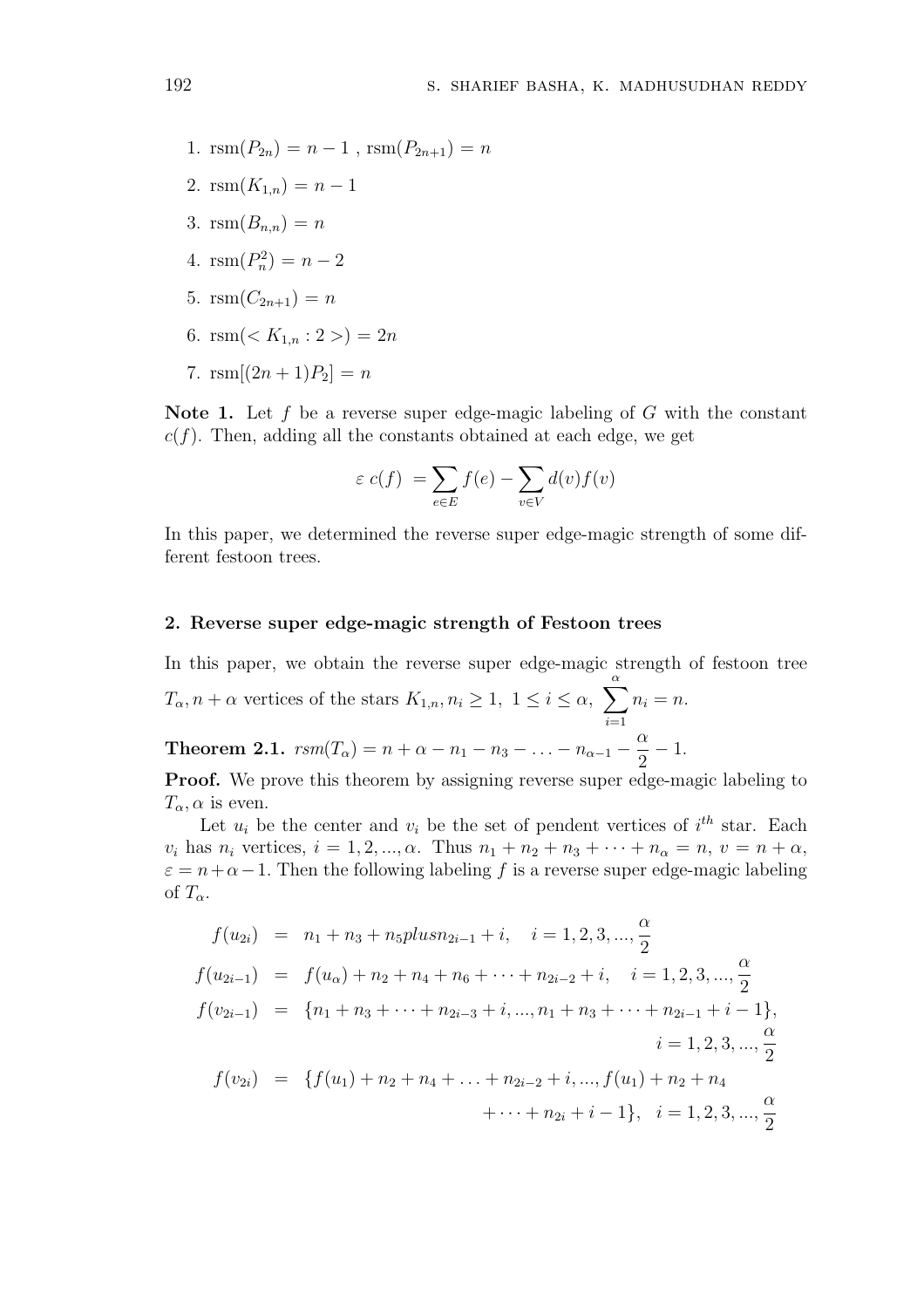

Figure 1:

This labeling of vertices gives  $f(x) + f(y)$  for all edges  $xy \in E$  to vary from  $f(u_{\alpha}) + 2$  to  $f(u_{\alpha}) + n + \alpha$ . Thus, for each edge  $e = xy$ , if  $f(x) + f(y) = f(u_{\alpha}) + i$ ,  $i = 2, 3, ..., n + \alpha$ , then  $f(e) = n + \alpha + i$ . By Note 1, if f is a reverse super edge-magic labeling of  $T_{\alpha}$  with constant  $c(f)$ .

$$
\varepsilon c(f) = \sum_{e \in E} f(e) - \sum_{v \in V} d(v) f(v)
$$
  
\n
$$
(n + \alpha - 1) c(f) = \sum_{e \in E} f(e) - \left\{ \sum_{i=1, v \in V_i}^{\alpha} f(v) + \sum_{i=1}^{\alpha} d(u_i) f(u_i) \right\}
$$
  
\n
$$
= \sum_{e \in E} f(e) - \left\{ \sum_{i=1, v \in V_i}^{\alpha} f(v) + (n_1 + 1) f(u_1) + (n_2 + 2) f(u_2) + \dots + (n_{\alpha - 1} + 2) f(u_{\alpha - 1}) + (n_{\alpha} + 1) f(u_{\alpha}) \right\}
$$
  
\n
$$
= \sum_{e \in E} f(e) - \left\{ \left[ \sum_{i=1, v \in V_i}^{\alpha} f(v) + f(u_1) + f(u_2) + \dots + f(u_{\alpha}) \right] + n_1 f(u_1) + (n_2 + 1) f(u_2) + \dots + (n_{\alpha - 1} + 1) f(u_{\alpha - 1}) + n_{\alpha} f(u_{\alpha}) \right\}
$$
  
\n
$$
= \sum_{e \in E} f(e) - \left\{ \sum_{i=1}^{n + \alpha - 1} i + n_1 [f(u_{\alpha}) + 1] + (n_2 + 1) (n_1 + 1) + (n_3 + 1) [f(u_{\alpha}) + n_2 + 2] + (n_4 + 1) [n_1 + n_3 + 2] + \dots + (n_{\alpha - 2} + 1) [n_1 + n_3 + \dots + n_{\alpha - 3} + (\frac{\alpha}{2} - 1)] + (n_{\alpha - 1} + 1) [f(u_{\alpha}) + n_2 + n_4 + \dots + n_{\alpha - 2} + \frac{\alpha}{2}] + n_{\alpha} [n_1 + n_3 + \dots + n_{\alpha - 1} + \frac{\alpha}{2}]
$$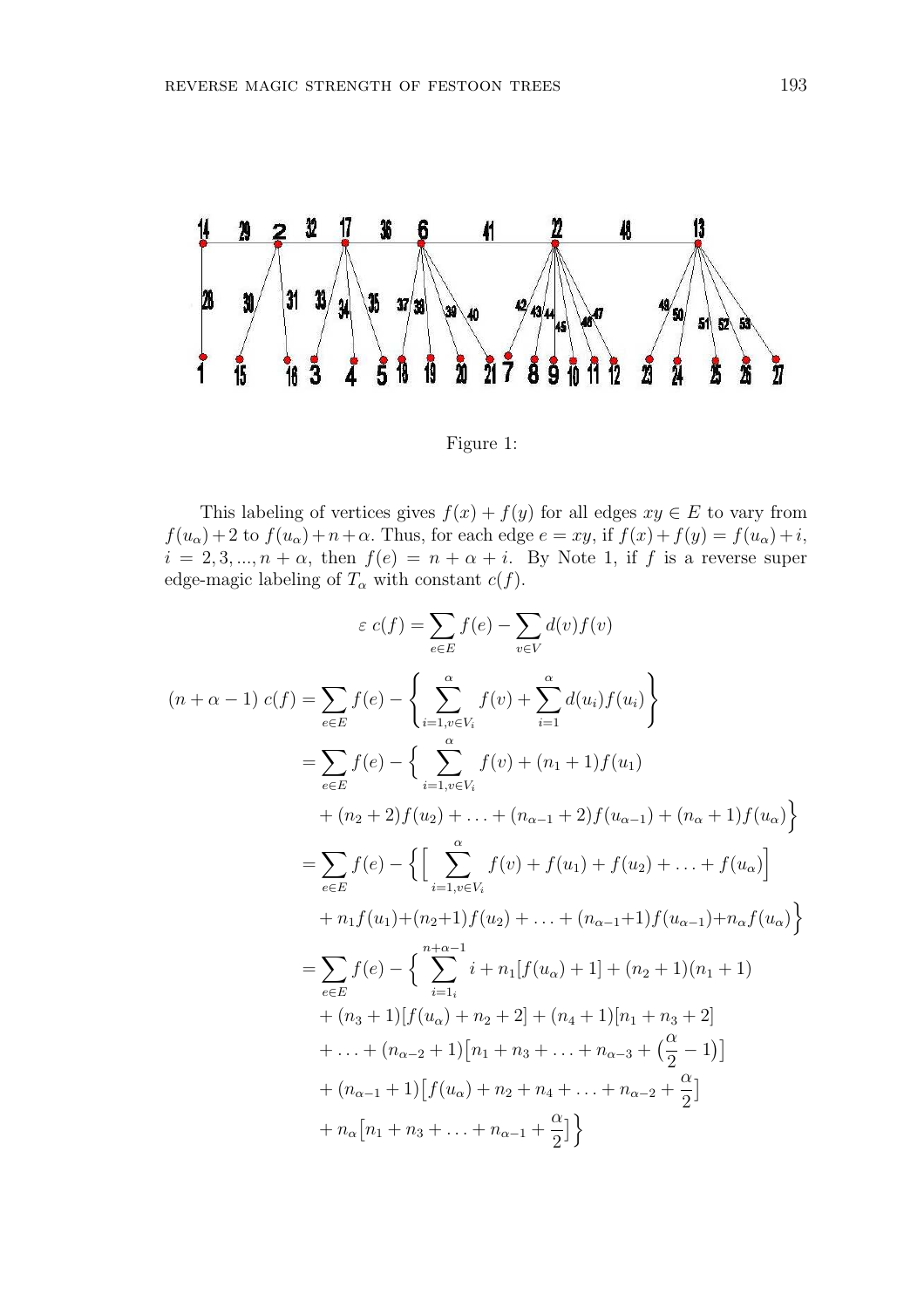$$
\begin{split}\n&=\frac{(n+\alpha-1)[n+\alpha+1+2n+2\alpha-1]}{2} \\
&-\left\{\frac{(n+\alpha-1)(n+\alpha)}{2}+f(u_{\alpha})[n_{1}+n_{3}+\ldots+n_{\alpha-1}+\frac{\alpha-2}{2}] \\
&+n_{1}+(n_{2}+1)(n_{1}+1)+(n_{3}+1)(n_{2}+2)+(n_{4}+1)(n_{1}+n_{3}+2) \\
&+(n_{5}+1)(n_{2}+n_{4}+3)+\ldots+(n_{\alpha-2}+1)[n_{1}+n_{3}+\ldots+n_{\alpha-3}+\left(\frac{\alpha}{2}-1\right)] \\
&+(n_{\alpha-1}+1)[n_{2}+n_{4}+\ldots+n_{\alpha-2}+\frac{\alpha}{2}]+n_{\alpha}[n_{1}+n_{3}+\ldots+n_{\alpha-1}+\frac{\alpha}{2}]\right\}\\
&=\frac{(n+\alpha-1)[3n+3\alpha]}{2}-\frac{(n+\alpha-1)(n+\alpha)}{2} \\
&-\left\{(n_{1}+n_{3}+\ldots+n_{\alpha-1}+\frac{\alpha}{2})(n_{1}+n_{3}+\ldots+n_{\alpha-1}+\frac{\alpha-2}{2})\right. \\
&+n_{1}+(n_{3}+1)(n_{2}+2)+(n_{5}+1)(n_{2}+n_{4}+3)+\ldots \\
&+(n_{\alpha-1}+1)[n_{2}+n_{4}+\ldots+n_{\alpha-2}+\frac{\alpha}{2}] \\
&+(n_{2}+1)(n_{1}+1)+(n_{4}+1)(n_{1}+n_{3}+2)+\ldots \\
&+(n_{\alpha-2}+1)[n_{1}+n_{3}+\ldots+n_{\alpha-3}+\left(\frac{\alpha}{2}-1\right)] \\
&+n_{\alpha}[n_{1}+n_{3}+\ldots+n_{\alpha-1}+\frac{\alpha}{2}]\right\}\\
&=(n+\alpha-1)[n+\alpha]-\left\{(n_{1}+n_{3}+\ldots+n_{\alpha-1}+\frac{\alpha}{2})(n_{1}+n_{3}+\ldots+n_{\alpha-1}+\frac{\alpha-2}{2})\right. \\
&+n_{1}(n_{1}+n_{2}+n_{3}+\ldots+n_{\alpha})+n_{3}(n_{1}+n_{2}+n_{3}+\ldots+n_{\alpha})+\ldots \\
&+\frac{\alpha}{2}(n_{1}+n_{2}+n_{3}+\ldots+n_{\alpha})+\left
$$

$$
(n+\alpha-1)c(f) = (n+\alpha-1)(n+\alpha)
$$

$$
-\left\{(n_1+n_3+\ldots+n_{\alpha-1}+\frac{\alpha}{2})+(n+\alpha-1)\right\}
$$

$$
c(f) = n+\alpha - (n_1+n_3+\ldots+n_{\alpha-1}+\frac{\alpha}{2})
$$

$$
\therefore rsm(T_\alpha) = n+\alpha - (n_1+n_3+\ldots+n_{\alpha-1}+\frac{\alpha}{2})
$$

 $\blacksquare$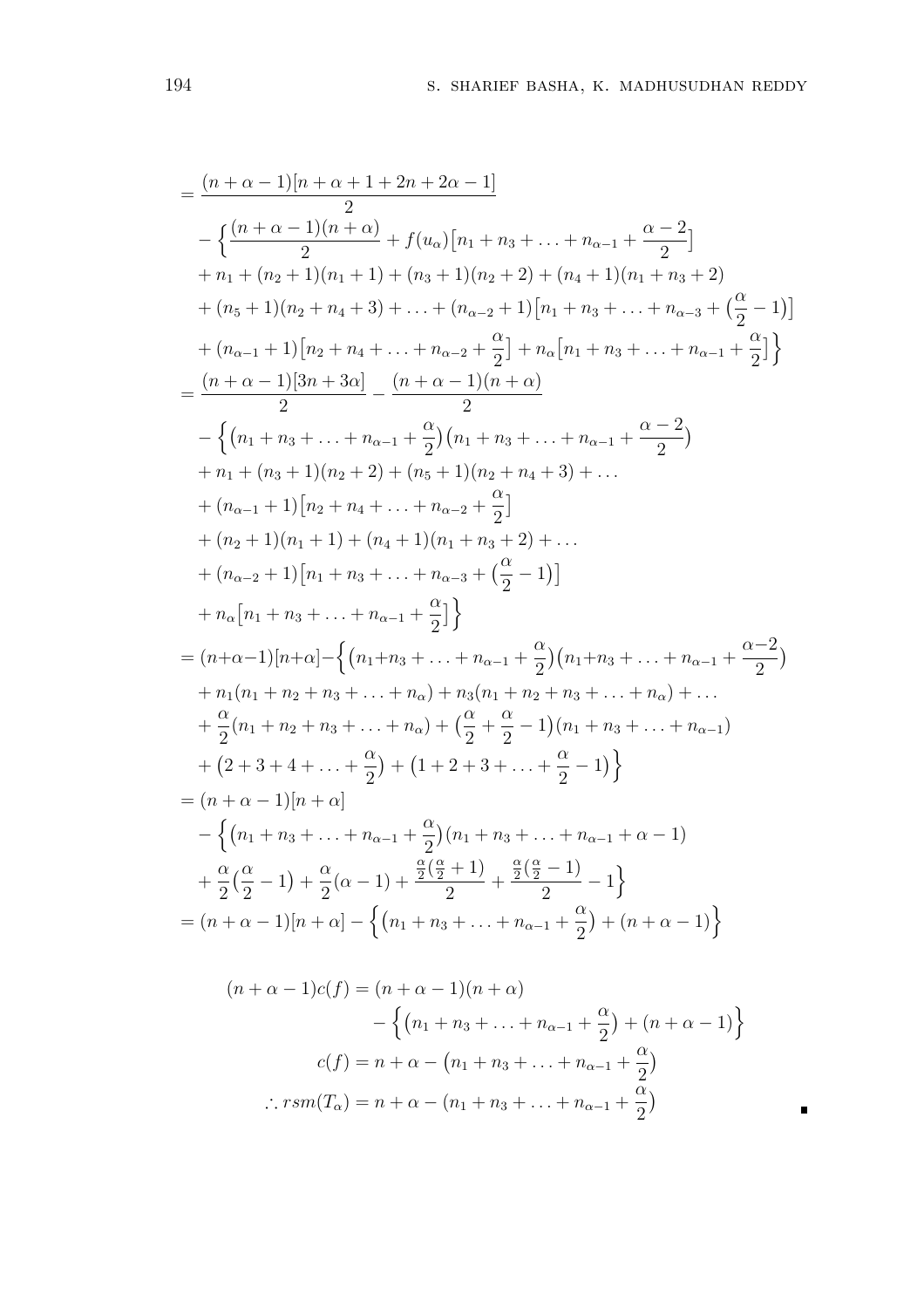Note 2.  $rsm(T_{\alpha})$  can be increased if the number of vertices in a star at any odd position is less that the no. of vertices in a star at any even position.

For example, we have  $rsm(T_6) = 17$  in Fig. 2.



Figure 2:  $\alpha = 6$ ,  $n_1 = 1$ ,  $n_2 = 4$ ,  $n_3 = 2$ ,  $n_4 = 5$ ,  $n_5 = 3$ ,  $n_6 = 6$ ,  $rsm(T_6) = 17$ 

Note 3.  $rsm(T<sub>o</sub>)$  can also be reduced if the number of vertices in the star at any odd position is greater than the number of vertices in the star at any even position. For example, we have  $rsm(T_6) = 8$  in Fig. 3



Figure 3:  $\alpha = 6$ ,  $n_1 = 4$ ,  $n_2 = 1$ ,  $n_3 = 5$ ,  $n_4 = 2$ ,  $n_5 = 6$ ,  $n_6 = 3$ ,  $rsm(T_6) = 8$ 

**Theorem 2.2.** 
$$
rsm(T_{\alpha}) = n + \alpha - n_2 - n_4 - ... - n_{\alpha-1} - \left(\frac{\alpha+3}{2}\right)
$$

Proof. We prove this theorem by assigning reverse super edge-magic labeling to  $T_{\alpha}$ ,  $\alpha$  is odd.

Let  $u_i$  be the center and  $v_i$  be the set of pendent vertices of the  $i^{th}$  star. Each  $v_i$  has  $n_i$  vertices,  $i = 1, 2, ..., \alpha$ . Thus

$$
n_1 + n_2 + n_3 + \cdots + n_\alpha = n, \ v = n + \alpha, \ \varepsilon = n + \alpha - 1.
$$

Then, the following labeling f is a reverse super edge-magic labeling of  $T_{\alpha}$ .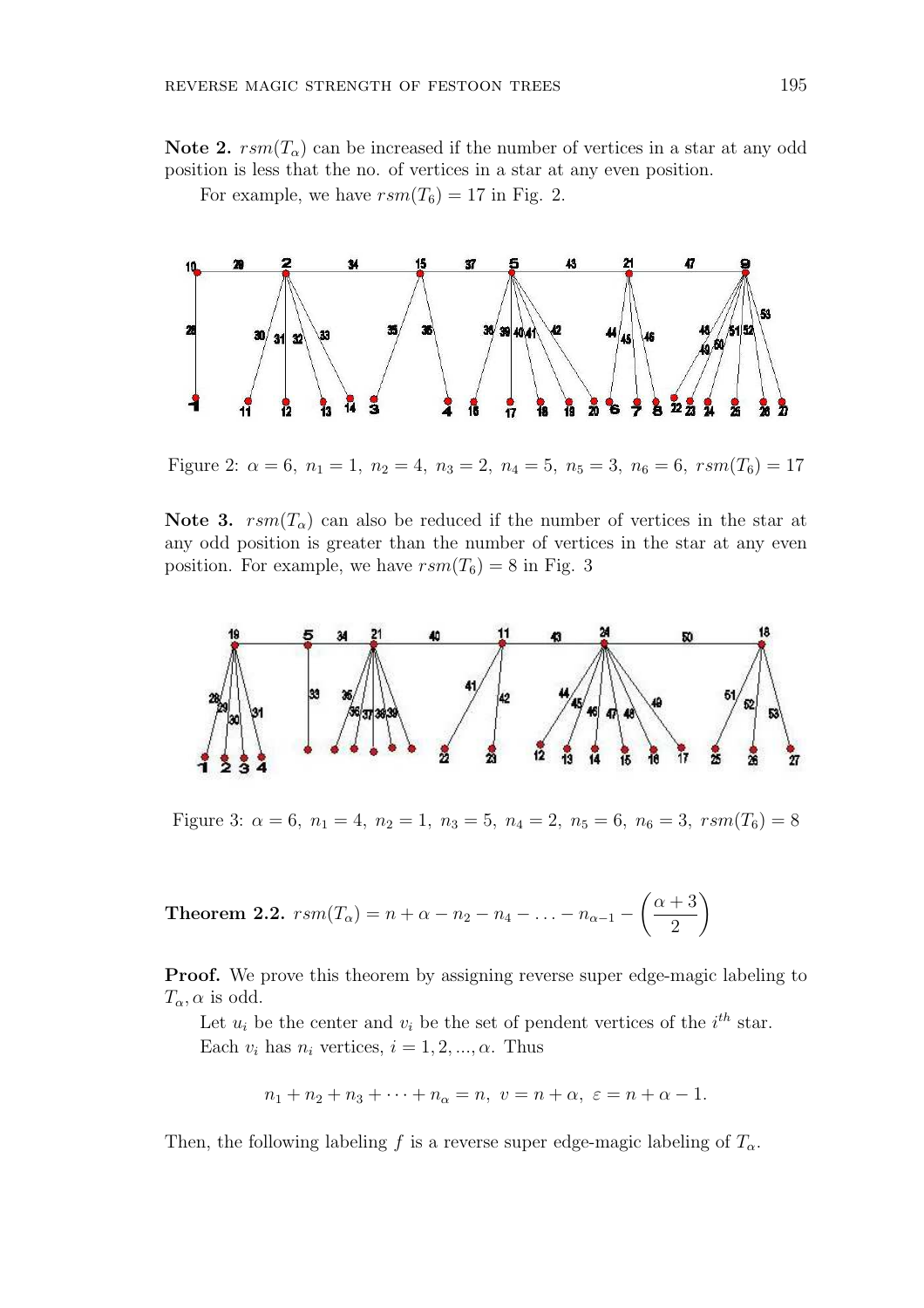$$
f(u_1) = 1
$$
  
\n
$$
f(u_{2i}) = f(u_{\alpha}) + n_1 + n_3 + n_5 + \dots + n_{2i-1} + i, \qquad i = 1, 2, 3, \dots, \frac{(\alpha - 1)}{2}
$$
  
\n
$$
f(u_{2i-1}) = f(u_1) + n_2 + n_4 + n_6 + \dots + n_{2i-2} + i - 1, \quad i = 2, 3, \dots, \frac{(\alpha - 1)}{2}
$$
  
\n
$$
f(v_{2i-1}) = \{f(u_{\alpha}) + n_1 + n_3 + \dots + n_{2i-3} + i, \dots,
$$
  
\n
$$
f(u_{\alpha}) + n_1 + n_3 + \dots + n_{2i-1} + i - 1\}, \qquad i = 1, 2, 3, \dots, \frac{\alpha + 1}{2}
$$
  
\n
$$
f(v_{2i}) = \{f(u_1) + n_2 + n_4 + \dots + n_{2i-2} + i, \dots,
$$
  
\n
$$
f(u_1) + n_2 + n_4 + \dots + n_{2i} + i - 1\}, \qquad i = 1, 2, 3, \dots, \frac{\alpha - 1}{2}.
$$

This labeling of vertices gives  $f(x) + f(y)$  for all edges  $xy \in E$  to vary from  $f(u_{\alpha}) + 2$  to  $f(u_{\alpha}) + n + \alpha$ . Thus for each edge  $e = xy$  if  $f(x) + f(y) = f(u_{\alpha}) + i$ ,  $i = 2, 3, ..., n + \alpha$  then  $f(e) = n + \alpha - 1$ .

For example, the reverse super edge-magic labeling of  $T_{\alpha}$ ,  $\alpha = 7$  is shown in Fig. 4.



Figure 4:  $\alpha=7$ ,  $n_1=1$ ,  $n_2=2$ ,  $n_3=3$ ,  $n_4=5$ ,  $n_5=6$ ,  $n_6=5$ ,  $rsm(T_7)=16$ 

By Note 1, if f is a reverse super edge-magic labeling of  $T_{\alpha}$  with constant  $c(f)$ .

$$
\varepsilon c(f) = \sum_{e \in E} f(e) - \sum_{v \in V} d(v) f(v)
$$
  
\n
$$
(n + \alpha - 1) c(f) = \sum_{e \in E} f(e) - \left\{ \sum_{i=1, v \in V_i}^{\alpha} f(v) + \sum_{i=1}^{\alpha} d(u_i) f(u_i) \right\}
$$
  
\n
$$
= \sum_{e \in E} f(e) - \left\{ \sum_{i=1, v \in V_i}^{\alpha} f(v) + (n_1 + 1) f(u_1) + (n_2 + 2) f(u_2) + \dots + (n_{\alpha - 1} + 2) f(u_{\alpha - 1}) + (n_{\alpha} + 1) f(u_{\alpha}) \right\}
$$
  
\n
$$
= \sum_{e \in E} f(e) - \left\{ \left[ \sum_{i=1, v \in V_i}^{\alpha} f(v) + f(u_1) + f(u_2) + \dots + f(u_{\alpha}) \right] + n_1 f(u_1) + (n_2 + 1) f(u_2) + \dots + (n_{\alpha - 1} + 1) f(u_{\alpha - 1}) + n_{\alpha} f(u_{\alpha}) \right\}
$$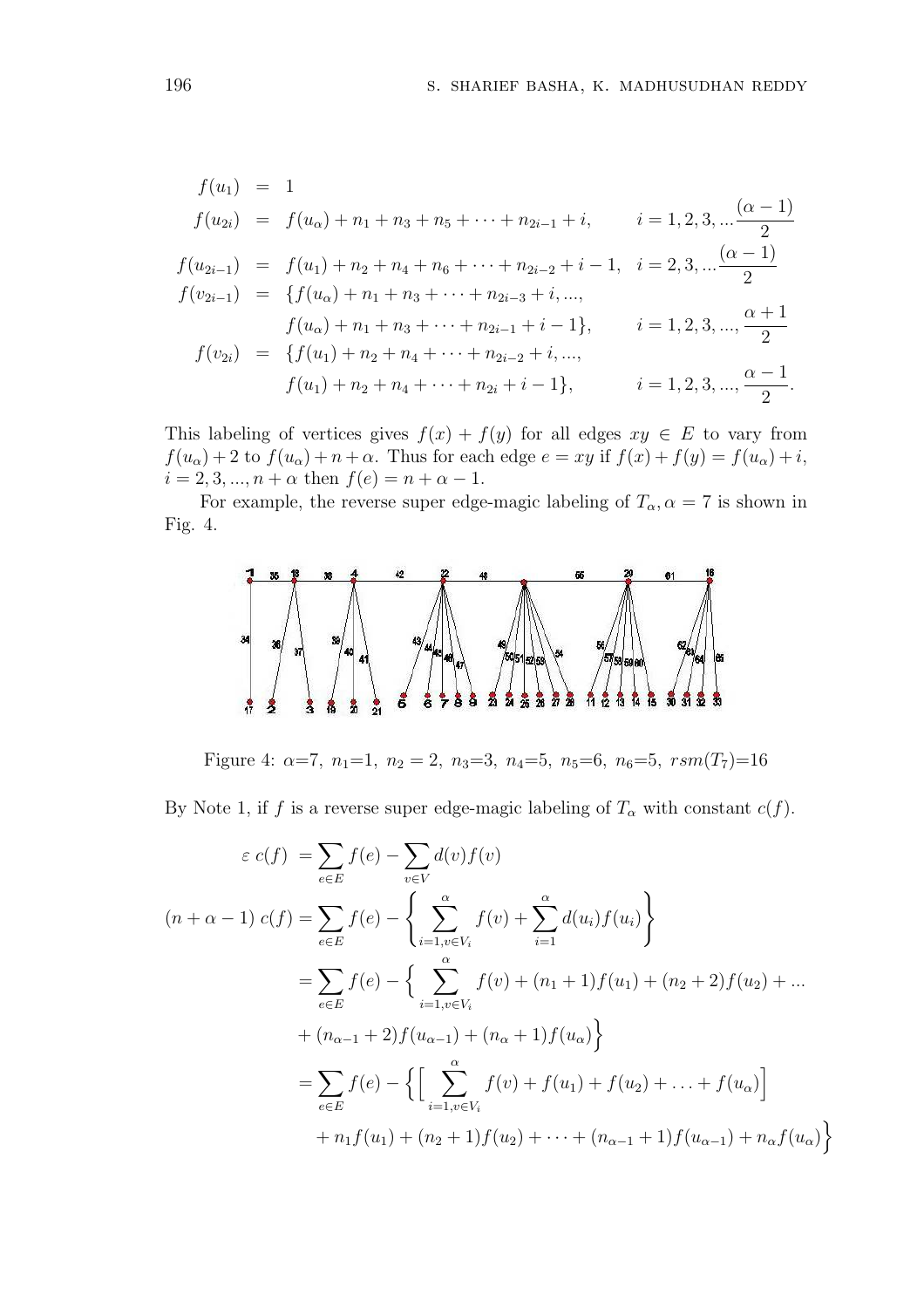$$
\begin{split}\n&=\sum_{e\in E}f(e)-\Big\{\sum_{i=1}^{n+\alpha-1}i+n_1f(u_1)+(n_2+1)[f(u_{\alpha})+n_2+1] \\
&+(n_3+1)[f(u_{\alpha})+n_2+1] \\
&+(n_4+1)[f(u_{\alpha})+n_1+n_3+2]+(n_5+1)[f(u_1)+n_2+n_4+2]+\cdots \\
&+(n_{\alpha-1}+1)[f(u_{\alpha})+n_1+n_3+\ldots+n_{\alpha-2}+\big(\frac{\alpha-1}{2}\big)]\Big\}\\
&=\sum_{e\in E}f(e)-\Big\{\frac{(n+\alpha-1)(n+\alpha)}{2}+f(u_1)[n_1+n_3+\ldots+n_{\alpha}+\frac{\alpha-3}{2}] \\
&+f(u_2)[n_2+n_2+\ldots+n_{\alpha-1}+\frac{\alpha-1}{2}] \\
&+(n_2+1)(n_1+1)+(n_3+1)(n_2+1) \\
&+(n_4+1)(n_1+n_3+2)+(n_5+1)(n_2+n_4+2)+\ldots \\
&+(n_{\alpha-1}+1)[n_1+n_3+\ldots+n_{\alpha-2}+\big(\frac{\alpha-1}{2}\big)] \\
&= \{(n+\alpha+1)+(n+\alpha+2)+\ldots+(2n+2\alpha-1)\}\Big\}\\
&-\Big\{\frac{(n+\alpha-1)(n+\alpha)}{2}+(n_1+n_3+\ldots+n_{\alpha}+\frac{(\alpha-3)}{2})\\ &+(n_2+n_4+\ldots+n_{\alpha-1}+\frac{\alpha+1}{2}\Big)(n_2+n_4+\ldots+n_{\alpha-1}+\frac{\alpha-1}{2})\\ &+(n_2+n_4+\ldots+n_{\alpha-1}+\frac{\alpha+1}{2})(n_2+n_4+\ldots+n_{\alpha-1}+\frac{\alpha-1}{2})\\ &+(n_2+1)(n_1+1)+(n_4+1)(n_1+n_3+2)+\ldots \\
&+ (n_2+1)(n_1+1)+(n_4+1)(n_1+n_3+2)+\ldots \\
&+ (n_2+1)(n_1+1)+(n_3+1)(n_2+n_4+2)+\ldots \\
&+ (n_2+1)(n_2+1)+(n_3+1)(n_2+n_4+2)+\ldots \\
&+ (n_2+1)(n_2+1)+(n_3+1)(n_2+n_4+2)+\ldots \\
&+ (n_2+1)(n_2+1)+(n
$$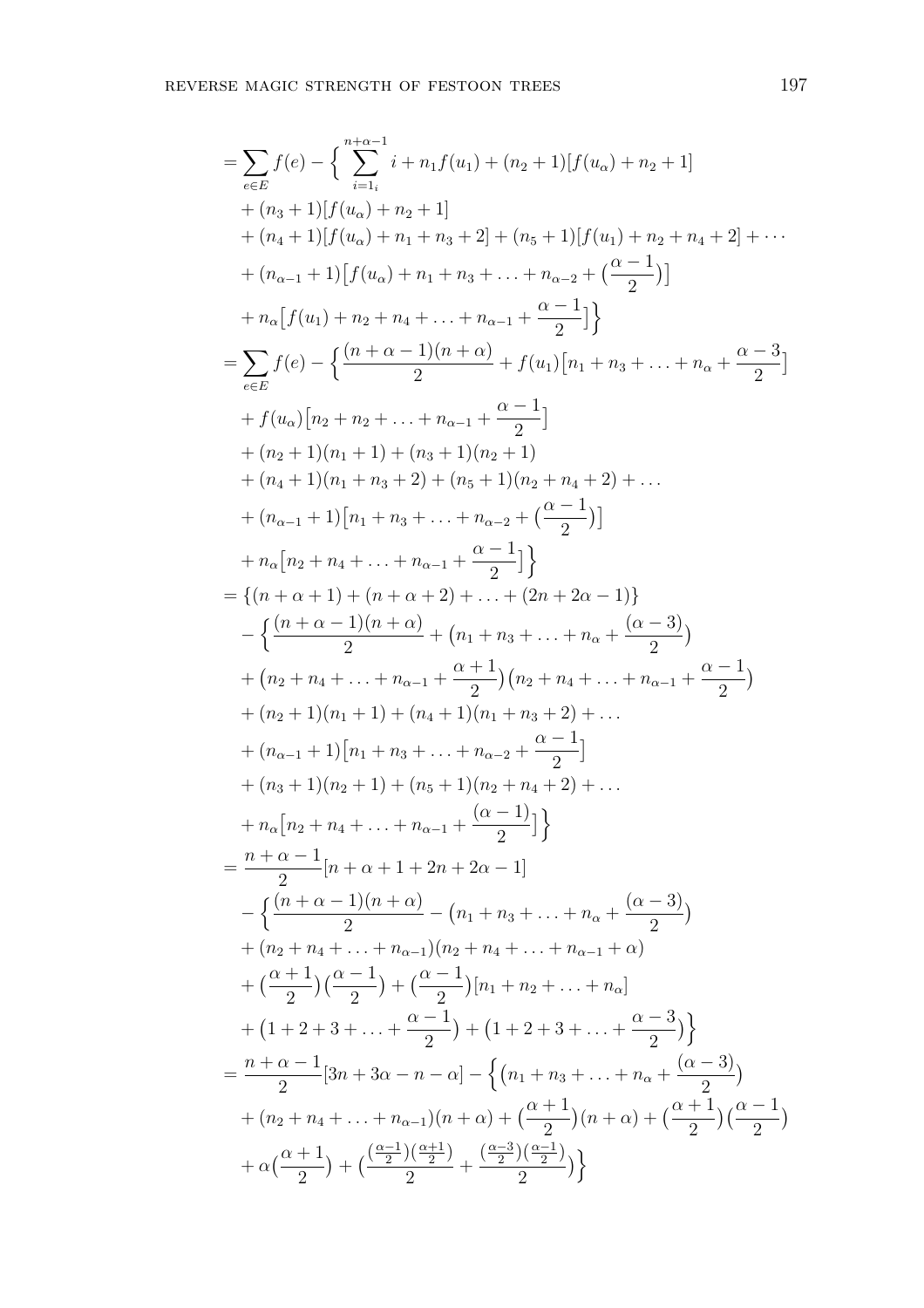$$
\begin{split}\n&=\frac{n+\alpha-1}{2}[2n+2\alpha]-\left\{(n_1+n_3+\ldots+n_{\alpha}+\frac{(\alpha-3)}{2})\right.\\
&+(n_2+n_4+\ldots+n_{\alpha-1})(n+\alpha)\\
&+(\frac{\alpha^2-1}{2})+\alpha(\frac{\alpha-1}{2})+\frac{\alpha^2-1}{8}+\frac{\alpha^2-4\alpha+3}{2}+(\frac{\alpha+1}{2})(n+\alpha)\right\}\\
&=(n+\alpha)[n+\alpha-1-n_2-n_4-\ldots-n_{\alpha-1}-\frac{\alpha+1}{2}]\\
&-\left\{(n_1+n_3+\ldots+n_{\alpha}+\frac{(\alpha-3)}{2})+\right.\\
&+\frac{1}{2}[2\alpha^2-2-4\alpha^2+4\alpha^2+\alpha^2-1+\alpha^2-4\alpha+3]\right\}\\
&=(n+\alpha)[n+\alpha-1-n_2-n_4-\ldots-n_{\alpha-1}-\frac{\alpha+1}{2}]\\
&-[n_1+n_3+\ldots+n_{\alpha}+\frac{(\alpha-3)}{2}]\\
&=(n+\alpha-1)[n+\alpha-1-n_2-n_4-\ldots-n_{\alpha-1}-\frac{\alpha+1}{2}]\\
&+[n+\alpha-1-n_2-n_4-\ldots-n_{\alpha-1}-\frac{\alpha+1}{2}]\\
&-[n_1+n_3+\ldots+n_{\alpha}+\frac{(\alpha-3)}{2}]\\
&-[n_1+n_3+\ldots+n_{\alpha}+\frac{(\alpha-3)}{2}]\\
\end{split}
$$

$$
(n + \alpha - 1)c(f) = (n + \alpha - 1)[n + \alpha - 1 - n_2 - n_4 - \dots - n_{\alpha - 1} - (\frac{\alpha + 1}{2})]
$$

$$
c(f) = n + \alpha - n_2 - n_4 - \dots - n_{\alpha - 1} - (\frac{\alpha + 3}{2})
$$

$$
rsm[T_{\alpha}] = n + \alpha - n_2 - n_4 - \dots - n_{\alpha - 1} - (\frac{\alpha + 3}{2})
$$

Note 4.  $rsm(T_\alpha)$  is odd, will also be increased if the number of vertices in the star at any even position is less than the number of vertices in the star at any odd position as shown in Fig. 5.



Figure 5:  $\alpha=7$ ,  $n_1=4$ ,  $n_2=1$ ,  $n_3=5$ ,  $n_4=2$ ,  $n_5=5$ ,  $n_6=3$ ,  $n_7=6$ ,  $rsm(T_7)=22$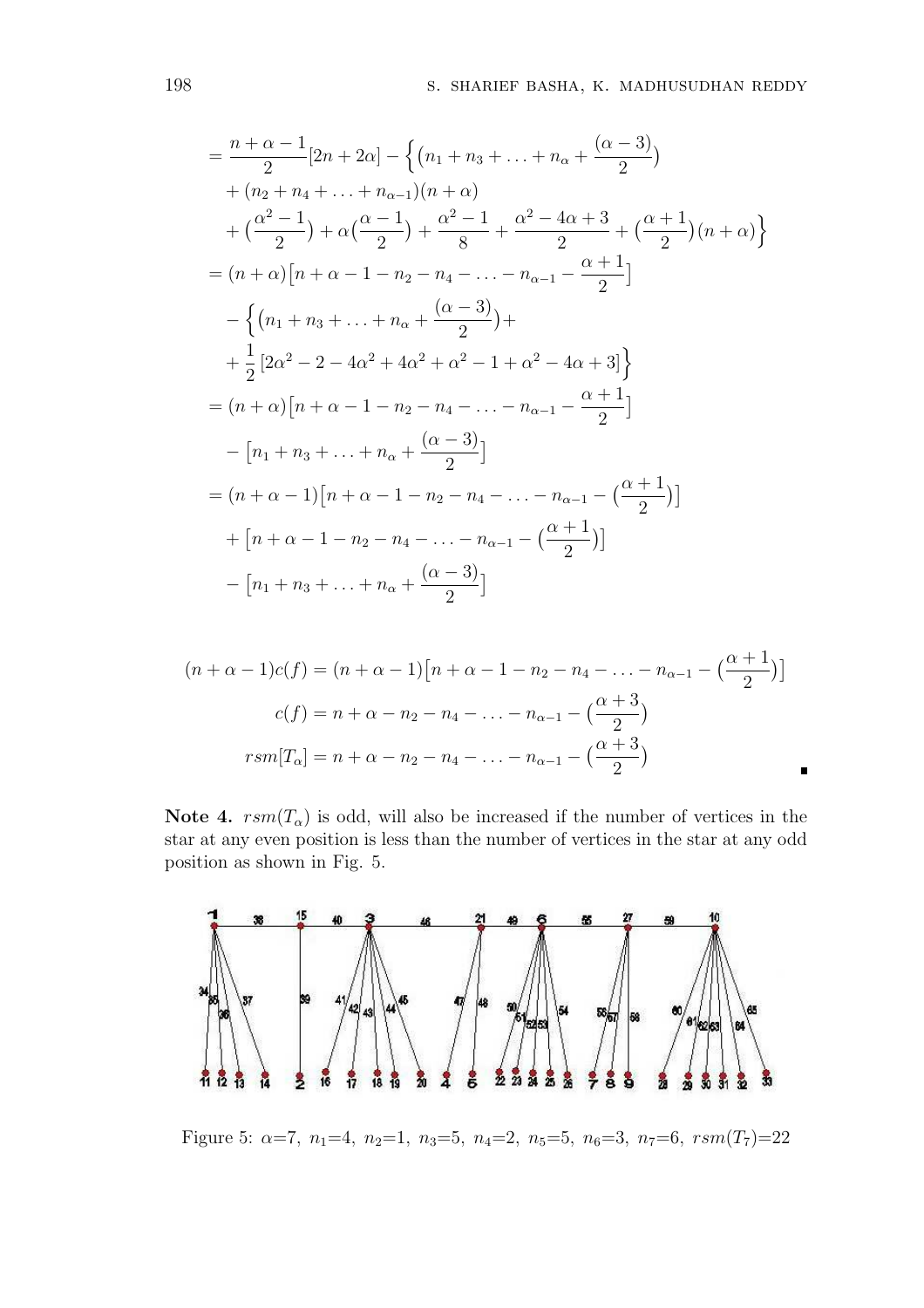Note 5.  $rsm(T_{\alpha})$  is odd, will also be decreased if the number of vertices in the star at any even position is greater than the number of vertices in the star at any odd position as shown in Fig. 6.



Figure 6:  $\alpha=7$ ,  $n_1=1$ ,  $n_2=4$ ,  $n_3=2$ ,  $n_4=5$ ,  $n_5=3$ ,  $n_6=5$ ,  $n_7=6$ ,  $rsm(T_6)=14$ 

### 3. Observation

Theorem 3.1.  $rsm(\langle K_{1,1}, K_{1,2}, K_{1,r} \rangle) = r - 2$ .

**Proof.** This is obtained by joining centres  $u, v, w$  of  $K_{1,1}, K_{1,2}$ , and  $K_{1,r}$  to a new X. The pendent vertex of the star  $K_{1,1}$  is denoted by  $u_1$ ; the pendent vertices of  $K_{1,2}$  are denoted by  $v_1, v_2$  and the pendent vertices of  $K_{1,r}$  are denoted by  $w_1, w_2, ..., w_r$ . The reverse super edge-magic labeling f of the graph is given below:  $f(u_1) = 1$ ,  $f(v) = 2$ ,  $f(w_1) = 3$ ,  $f(w) = 4$ ,  $f(u) = 5$ ,  $f(v_1) = 6$ ,  $f(x) = 7$ ,  $f(v_2) = 8$  and  $f(w_i) = i + 7$ ,  $i = 2, 3, 4, ..., r$ ,  $f(wu_1) = r + 8$ ,  $f(ww_1) = r + 9$ ,  $f(vv_1) = r + 10$ ,  $f(xv) = r + 11$ ,  $f(vv_2) = r + 12$ ,  $f(xw) = r + 13$ ,  $f(xu) = r + 14$ ,  $f(ww_i) = f(w_r) + 3r + 1 + i$ ,  $i = 2, 3, 4, ...$  Thus,  $f(xu) - \{f(x) + f(u)\}$  $r+14-\{7+5\}=r+2.$ 

This observation is illustrated in Fig. 7 for  $r = 4$ .



Figure 7: